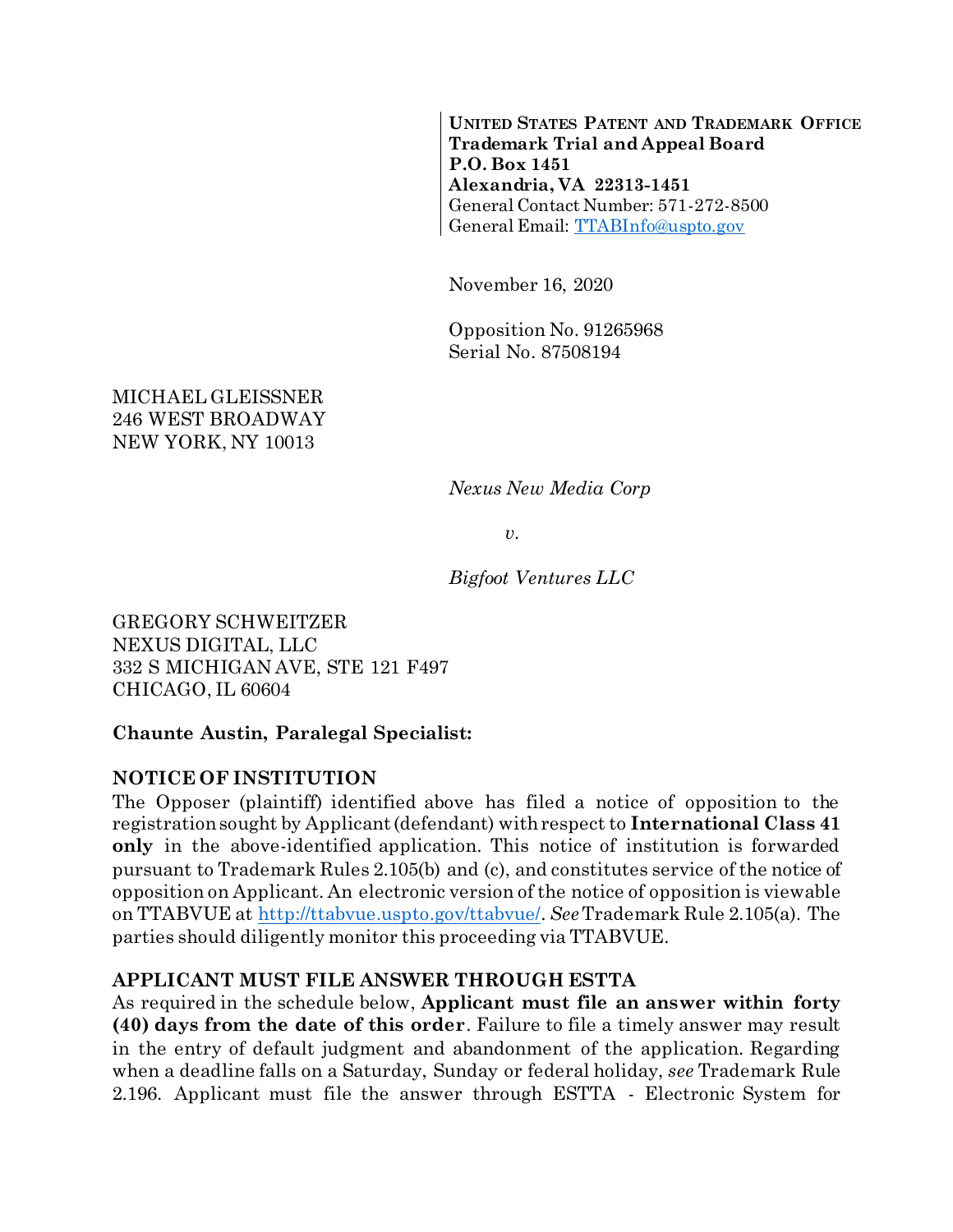Trademark Trials and Appeals, unless ESTTA is unavailable due to technical problems or extraordinary circumstances are present. An answer filed on paper under these limited circumstances must be accompanied by a Petition to the Director (and the required fee under Trademark Rule 2.6). *See* Trademark Rule 2.106(b)(1). In substance, Applicant's answer must comply with Fed. R. Civ. P. 8(b); it must admit or deny the allegations in the notice of opposition, and may include available defenses and counterclaims. Regarding the form and content of an answer, *see*Trademark Rule 2.106(b)(2) and TBMP § 311.

### **DUTY TO MAINTAIN ACCURATE CORRESPONDENCE INFORMATION**

Throughout this proceeding, the parties, and their attorneys or representatives, must notify the Board of any correction or update of physical address and email address, and should use the ESTTA change of address form. *See* Trademark Rule 2.18(b); TBMP § 117.

# **SERVICE OF ANSWER AND OF ALL SUBMISSIONS**

The service of the answer, and all other submissions in this proceeding, and of all matters that are required to be served but not required to be filed in the proceeding record, **must** be by **email** unless the parties stipulate otherwise. Trademark Rule 2.119(b). In the absence of a stipulation, service may be by other means **only** under the **limited** circumstances and in a manner specified in Trademark Rule 2.119(b). Regarding the signing and service of all submissions, *see* TBMP §§ 113-113.04.

The answer, and all other submissions, **must** include proof of service. As noted in TBMP § 113.03, proof of service may be in the following certificate of service form:

*I hereby certify that a true and complete copy of the foregoing (insert title of submission) has been served on (insert name of opposing counsel or party) by forwarding said copy on (insert date of mailing), via email (or insert other appropriate method of delivery) to: (set out name, and address or email address of opposing counsel or party).*

| Date |  |
|------|--|

#### **SUBMIT ALL FILINGS ONLINE VIA ESTTA**

Submissions **must** be filed via ESTTA, the Board's online filing system, unless ESTTA is unavailable due to technical problems or extraordinary circumstances are present. Trademark Rule 2.126(a). Submissions may be filed in paper form **only** under the **limited** circumstances specified in Trademark Rule 2.126(b), with a required written explanation. ESTTA is accessible at the Board's webpage: [http://estta.uspto.gov/.](http://estta.uspto.gov/) The page has instructions and tips. ESTTA offers various forms, some of which may require attachments and/or a fee. For technical questions, a party may call 571-272-8500 (Mon-Fri 8:30 a.m. to 5 p.m. ET) or email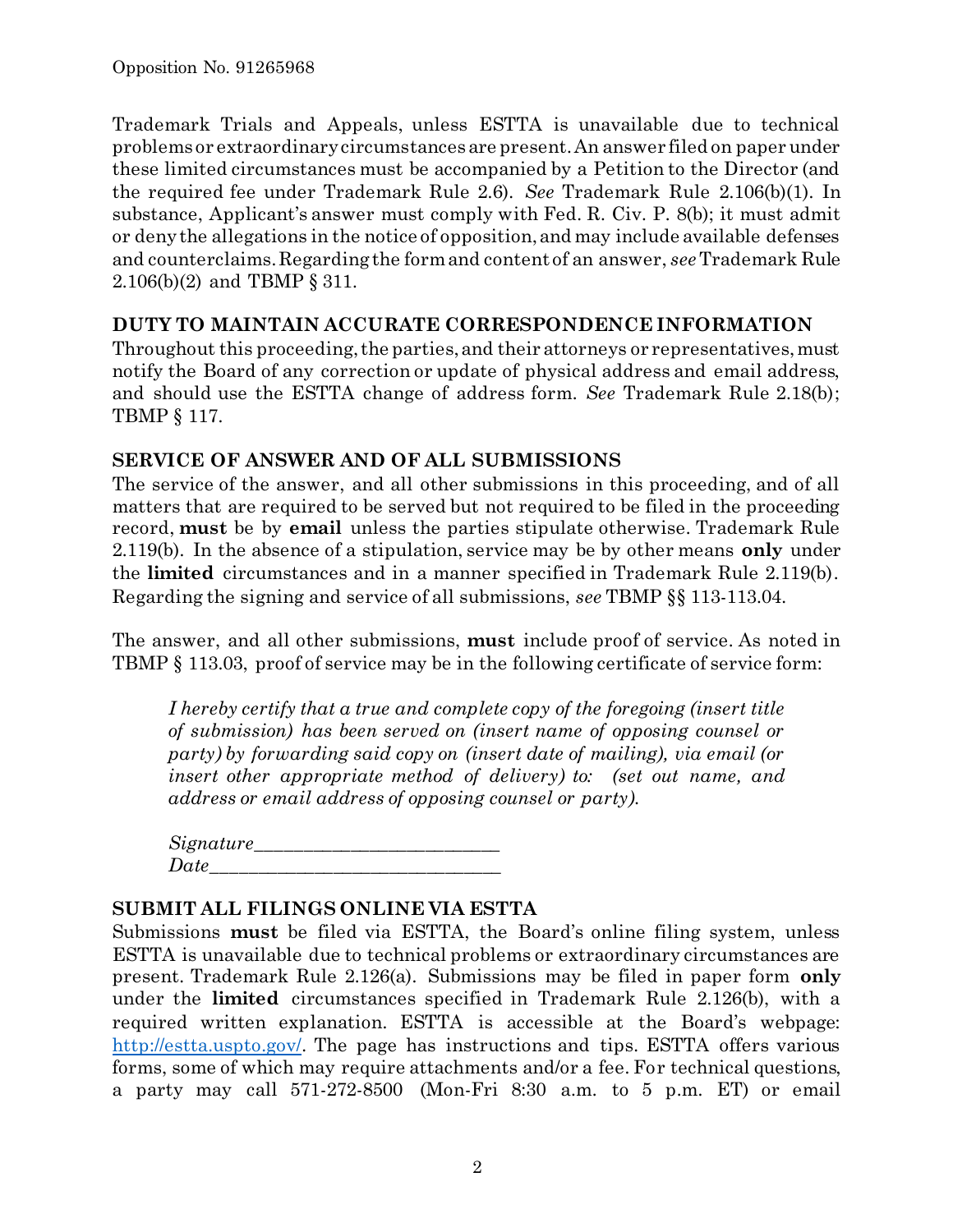[ESTTA@uspto.gov.](mailto:ESTTA@uspto.gov) This proceeding involves several deadlines, and due to potential technical issues, parties should not wait until the deadline to submit filings. The Board may **decline to consider** an untimely submission. Moreover, Trademark Rule 2.126 sets forth the required form and format for all submissions (*e.g.*, page limitations), and the Board may **decline to consider** any submission that does not comply with this rule, including, but not limited to motions, briefs, exhibits, and deposition transcripts.

#### **CONFERENCE, DISCOVERY, DISCLOSURE AND TRIAL SCHEDULE**

| Time to Answer                          | 12/26/2020 |
|-----------------------------------------|------------|
| Deadline for Discovery Conference       | 1/25/2021  |
| Discovery Opens                         | 1/25/2021  |
| Initial Disclosures Due                 | 2/24/2021  |
| <b>Expert Disclosures Due</b>           | 6/24/2021  |
| Discovery Closes                        | 7/24/2021  |
| Plaintiff's Pretrial Disclosures Due    | 9/7/2021   |
| Plaintiff's 30-day Trial Period Ends    | 10/22/2021 |
| Defendant's Pretrial Disclosures Due    | 11/6/2021  |
| Defendant's 30-day Trial Period Ends    | 12/21/2021 |
| Plaintiff's Rebuttal Disclosures Due    | 1/5/2022   |
| Plaintiff's 15-day Rebuttal Period Ends | 2/4/2022   |
| Plaintiff's Opening Brief Due           | 4/5/2022   |
| Defendant's Brief Due                   | 5/5/2022   |
| Plaintiff's Reply Brief Due             | 5/20/2022  |
| Request for Oral Hearing (optional) Due | 5/30/2022  |

#### **PARTIES ARE REQUIRED TO HOLD DISCOVERY CONFERENCE**

The parties are required to schedule and hold a discovery conference by the deadline in the schedule in this order, or as reset by the Board. In the conference, the parties are required to discuss, at a minimum, 1) the nature and basis of their claims and defenses, 2) the possibility of promptly settling, or at least narrowing the scope of claims or defenses, and 3) arrangements for disclosures, discovery, preserving discoverable information and introduction of evidence at trial. For guidance, *see* Fed. R. Civ. P. 26(f), Trademark Rule 2.120(a)(2)(i) and TBMP §§ 401.01 and 408.01(a).

The parties must hold the conference in person, by telephone or by a means on which they agree. A Board interlocutory attorney or administrative trademark judge will participate in the conference either upon request of any party made no later than ten (10) days prior to the conference deadline, or when the Board deems it useful to have Board involvement. *See* Trademark Rule 2.120(a)(2)(i). A request for Board participation must be made either through ESTTA, or by telephone call to the assigned interlocutory attorney named on the TTABVUE record for this proceeding. A party requesting Board participation should first determine possible dates and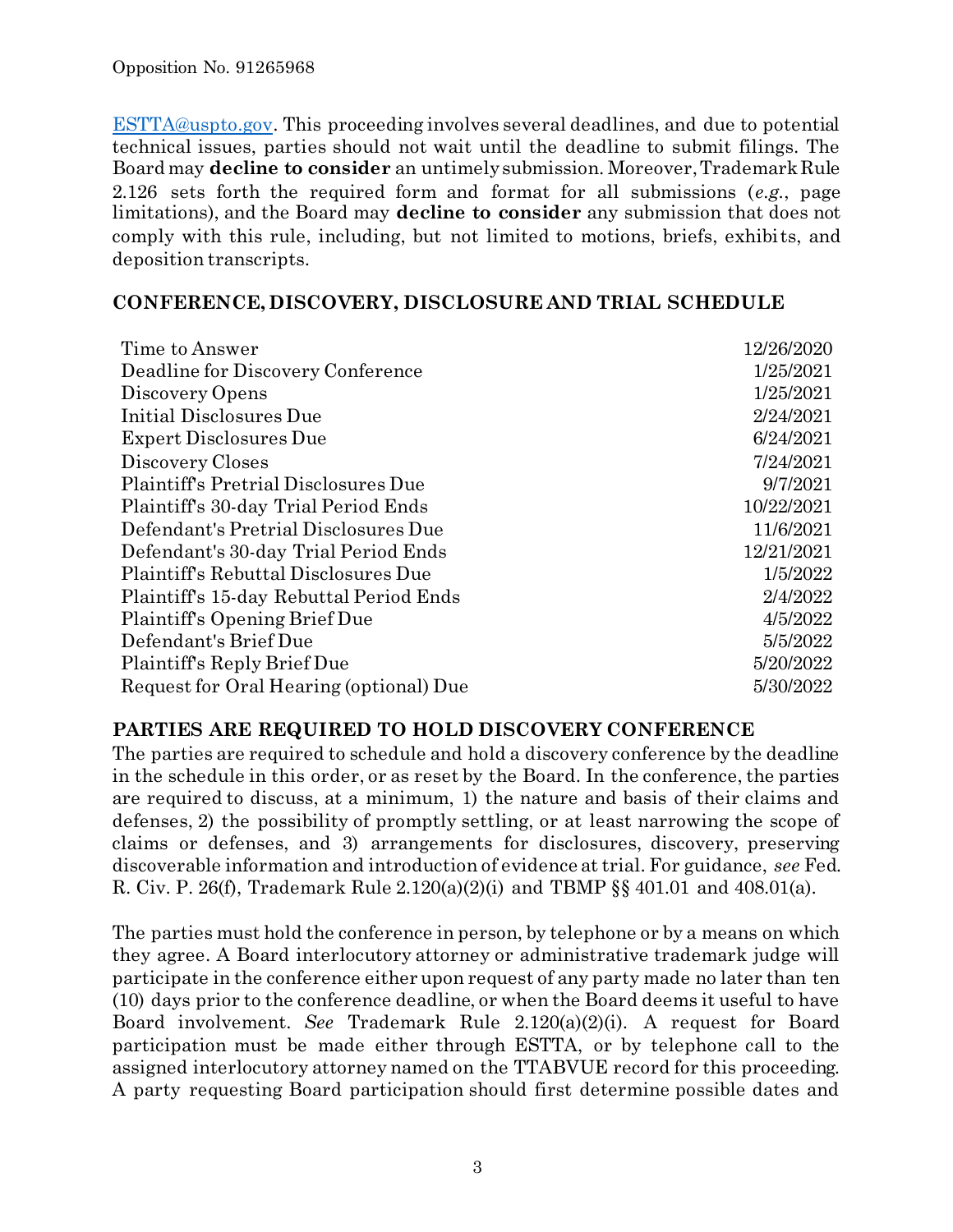times when all parties are available. A conference with a Board attorney's participation will be by telephone in accordance with the Board's instructions.

For efficiency, the parties may stipulate to various procedural and substantive disclosure, discovery and trial matters (*e.g.*, modification of deadlines and obligations) upon written stipulation and approval by the Board. Trademark Rule  $2.120(a)(2)(iv)$ provides a non-exhaustive list of matters to which parties may stipulate. The best practice is to reduce all stipulations to writing. If email service is not practical, such as for voluminous document production in discovery, the parties should discuss in the conference how production will be made. The parties, and their attorneys or representatives, have **a duty to cooperate** in the discovery process. TBMP § 408.01.

#### **PROTECTIVE ORDER FOR CONFIDENTIAL INFORMATION**

The Board's Standard Protective Order is automatically imposed in all *inter partes* proceedings, and is available at [https://www.uspto.gov/trademarks-application](https://www.uspto.gov/trademarks-application-process/appealing-trademark-decisions/standard-documents-and-guidelines-0)[process/appealing-trademark-decisions/standard-documents-and-guidelines-0.](https://www.uspto.gov/trademarks-application-process/appealing-trademark-decisions/standard-documents-and-guidelines-0)

During their conference, the parties should discuss whether they will use an alternative or modified protective order, subject to approval by the Board. *See* Trademark Rule 2.116(g) and TBMP § 412. The standard order does not automatically protect confidential information; its provisions for designating confidential information must be utilized as needed by the parties. Trademark Rule 2.126(c) sets forth the procedure for filing confidential submissions.

# **ACCELERATED CASE RESOLUTION (ACR)**

During their conference, the parties are to discuss whether they wish to seek mediation or arbitration, and whether they can stipulate to the Board's Accelerated Case Resolution (ACR) process for a more efficient and cost-effective means of obtaining the Board's determination of the proceeding. For details, and examples of ACR proceedings, *see* TBMP § 528, and the Board's webpage: [http://www.uspto.gov/ttab.](http://www.uspto.gov/ttab)

# **INITIAL DISCLOSURES AND DISCOVERY**

Regarding the deadline for and contents of initial disclosures, *see* Trademark Rules  $2.120(a)(1)$  and  $(2)(i)$ , and TBMP § 401.02. Regarding deadlines for serving and responding to discovery, *see*Trademark Rule 2.120(a)(3) and TBMP § 403.03. Certain provisions of Fed. R. Civ. P. 26 are applicable in modified form. Note that written discovery (interrogatories, requests for production, requests for admission) must be served **early** enough so that responses will be due **no later than** the close of discovery. Regarding the scope and limits of discovery, *see* TBMP 414; discoverable items may include documents, tangible things, and electronically stored information (ESI).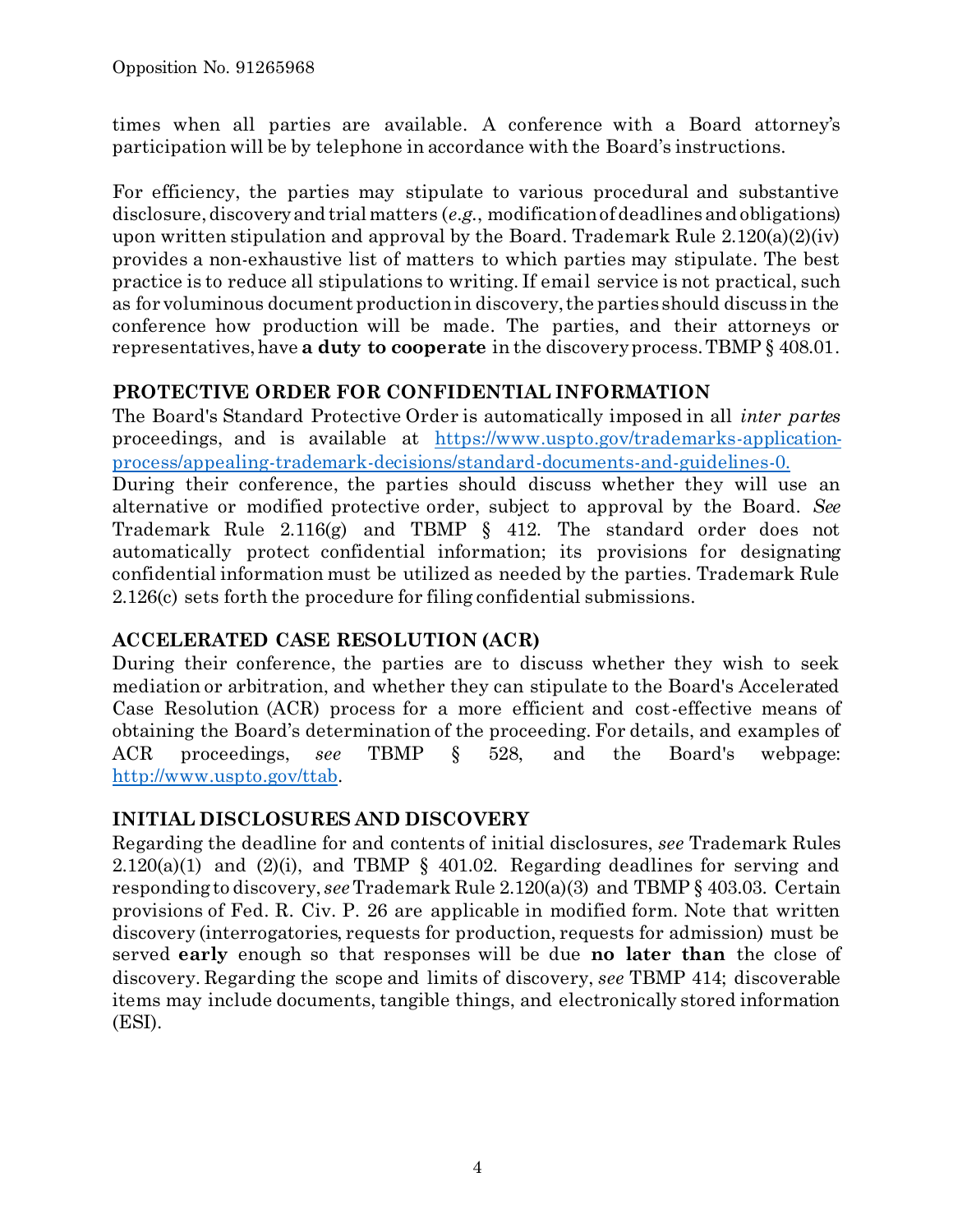# **MOTIONS**

l

Certain provisions of Fed. R. Civ. P. 11 apply to all submissions in Board proceedings. *See* TBMP § 527.02. Regarding available motions, *see* TBMP Chapter 500. Regarding applicable deadlines to respond to motions, depending on the motion filed, *see* Trademark Rules 2.127(a) and (e)(1). When a party timely files a potentially dispositive motion the proceeding is suspended with respect to all matters not germane to the motion. *See* Trademark Rule 2.127(d). In addressing motions or other filings, if it appears to the Board that a telephone conference would be beneficial, or upon request of one or both parties, the Board may schedule a conference. *See* Trademark Rule  $2.120(j)(1)$  and TBMP § 502.06(a).

# **PRETRIAL DISCLOSURES, TRIAL AND BRIEFING**

Regarding the procedures and deadlines for pretrial disclosures and trial, and specifically the noticing, taking, serving and submitting of evidence and testimony, *see* Trademark Rules 2.120(k), 2.121, 2.122, 2.123 and 2.125, as well as TBMP Chapter 700. The parties should review these authorities. For example: witness testimony may be submitted in the form of affidavit or declaration subject to the right to oral cross examination; transcripts of testimony depositions, with exhibits, must be served on each adverse party within thirty (30) days after completion of taking the testimony; certified transcripts and exhibits must be filed, with notice of such filing served on each adverse party; and all notices of reliance must be submitted during the submitting party's assigned testimony period and must indicate generally the relevance the evidence and associate it with one or more issues.

Main briefs shall be filed in accordance with Trademark Rules 2.128(a) and (b). An oral hearing is not required, but will be scheduled upon separate notice timely filed pursuant to Trademark Rule 2.129(a). Regarding briefs and oral hearings, *see* TBMP §§ 801-802.

# **TIPS FOR FILING EVIDENCE, TESTIMONY, OR LARGE DOCUMENTS**

The Board requires each submission to meet the following criteria before it will be considered: 1) pages must be legible and easily read on a computer screen; 2) page orientation should be determined by its ease of viewing relevant text or evidence, for example, there should be no sideways or upside-down pages; 3) pages must appear in their proper order; 4) depositions and exhibits must be clearly labeled and numbered – use separator pages between exhibits and clearly label each exhibit using sequential letters or numbers - and 5) the entire submission should be text-searchable. Additionally, submissions must be compliant with Trademark Rules 2.119 and 2.126. Submissions failing to meet all of the criteria above may require re-filing. **Note:** Parties are strongly encouraged to check the entire document before filing.<sup>1</sup> The Board will not extend or reset proceeding schedule dates or other deadlines to allow

<sup>&</sup>lt;sup>1</sup> To facilitate accuracy, ESTTA provides thumbnails to view each page before submitting.